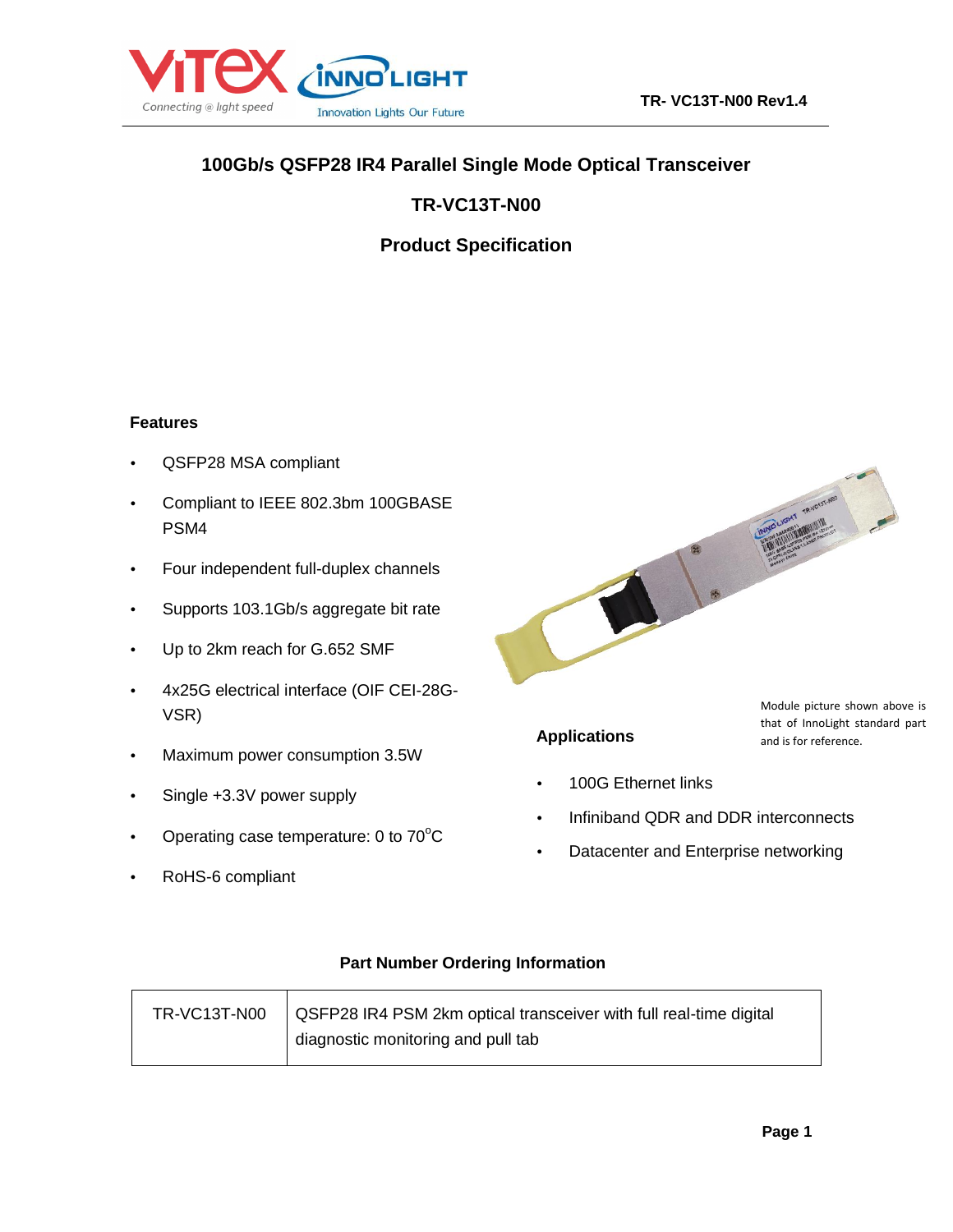

#### **1. General Description**

This product is a parallel 100Gb/s Quad Small Form-factor Pluggable (QSFP28) optical module. It provides increased port density and total system cost savings. The QSFP28 fullduplex optical module offers 4 independent transmit and receive channels, each capable of 25Gb/s operation for an aggregate data rate of 100Gb/s on 2km of single mode fiber.

An optical fiber ribbon cable with an MTP/MPO connector can be plugged into the QSFP28 module receptacle. Proper alignment is ensured by the guide pins inside the receptacle. The cable usually cannot be twisted for proper channel to channel alignment. Electrical connection is achieved through an MSA-compliant 38-pin edge type connector.

The module operates with single +3.3V power supply. LVCMOS/LVTTL global control signals, such as Module Present, Reset, Interrupt and Low Power Mode, are available with the modules. A 2-wire serial interface is available to send and receive more complex control signals, and to receive digital diagnostic information. Individual channels can be addressed and unused channels can be shut down for maximum design flexibility.

The product is designed with form factor, optical/electrical connection and digital diagnostic interface according to the QSFP28 Multi-Source Agreement (MSA). It has been designed to meet the harshest external operating conditions including temperature, humidity and EMI interference. The module can be managed through the I2C two-wire serial interface.

#### **2. Functional Description**

This product is a QSFP28 parallel single mode optical transceiver with an MTP/MPO fiber ribbon connector. The transmitter module accepts electrical input signals compatible with Common Mode Logic (CML) levels. All input data signals are differential and internally terminated. The receiver module converts parallel optical input signals via a photo detector array into parallel electrical output signals. The receiver module outputs electrical signals are also voltage compatible with Common Mode Logic (CML) levels. All data signals are differential and support a data rates up to 25Gb/s per channel. Figure 1 shows the functional block diagram of this product.

A single +3.3V power supply is required to power up the module. Both power supply pins VccTx and VccRx are internally connected and should be applied concurrently. Per MSA the module offers 7 low speed hardware control pins (including the 2-wire serial interface): ModSelL, SCL, SDA, ResetL, LPMode, ModPrsL and IntL.

Module Select (ModSelL) is an input pin. When held low by the host, the module responds to 2-wire serial communication commands. The ModSelL allows the use of multiple QSFP28 modules on a single 2-wire interface bus – individual ModSelL lines for each QSFP28 module must be used.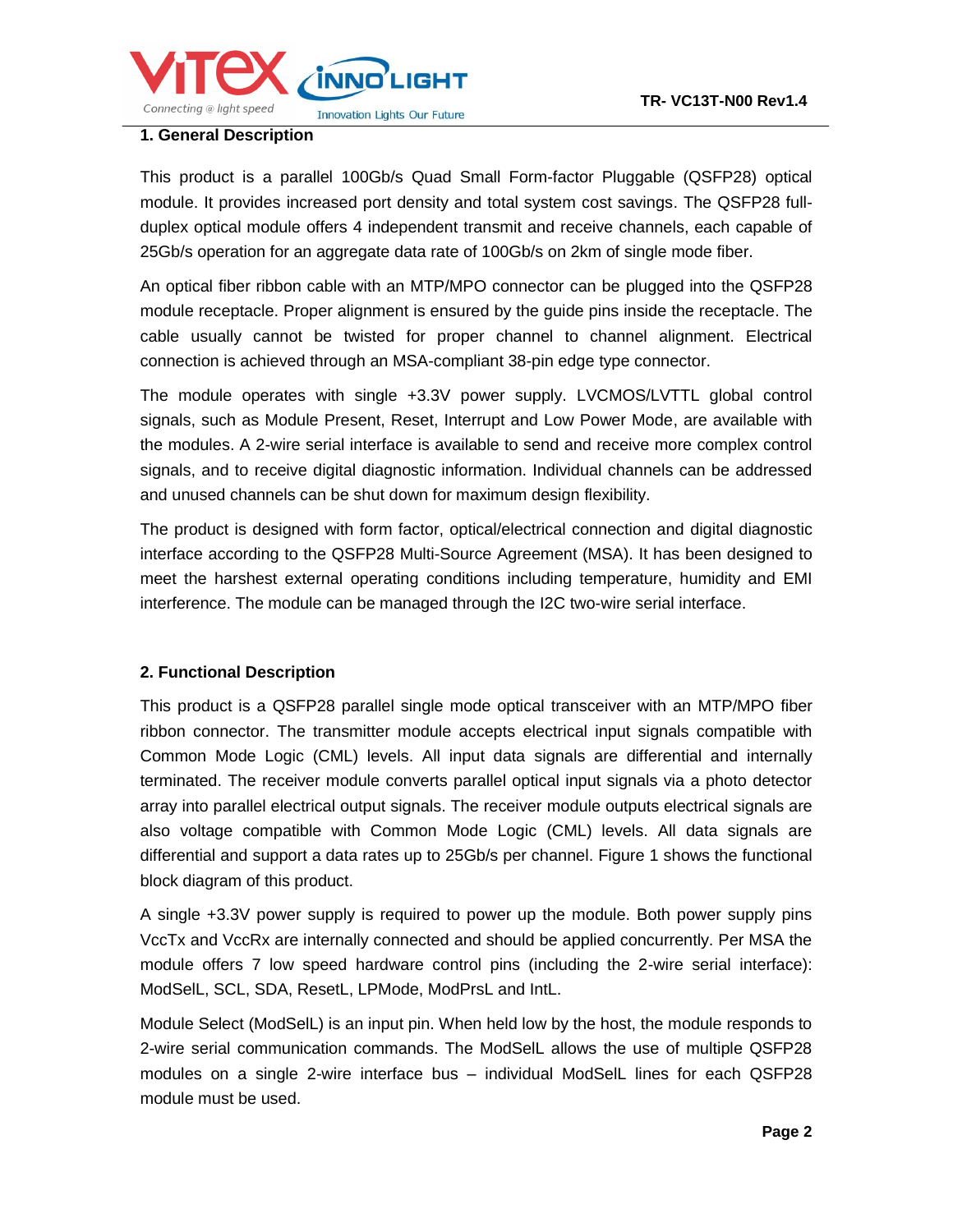

Serial Clock (SCL) and Serial Data (SDA) are required for the 2-wire serial bus communication interface and enable the host to access the QSFP28 memory map.

The ResetL pin enables a complete module reset, returning module settings to their default state, when a low level on the ResetL pin is held for longer than the minimum pulse length. During the execution of a reset the host shall disregard all status bits until the module indicates a completion of the reset interrupt. The module indicates this by posting an IntL (Interrupt) signal with the Data\_Not\_Ready bit negated in the memory map. Note that on power up (including hot insertion) the module should post this completion of reset interrupt without requiring a reset.

Low Power Mode (LPMode) pin is used to set the maximum power consumption for the module in order to protect hosts that are not capable of cooling higher power modules, should such modules be accidentally inserted.

Module Present (ModPrsL) is a signal local to the host board which, in the absence of a module, is normally pulled up to the host Vcc. When a module is inserted into the connector, it completes the path to ground through a resistor on the host board and asserts the signal. ModPrsL then indicates a module is present by setting ModPrsL to a "Low" state.

Interrupt (IntL) is an output pin. Low indicates a possible module operational fault or a status critical to the host system. The host identifies the source of the interrupt using the 2-wire serial interface. The IntL pin is an open collector output and must be pulled to the Host Vcc voltage on the Host board.



#### **3. Transceiver Block Diagram**

**Figure 1. Transceiver Block Diagram**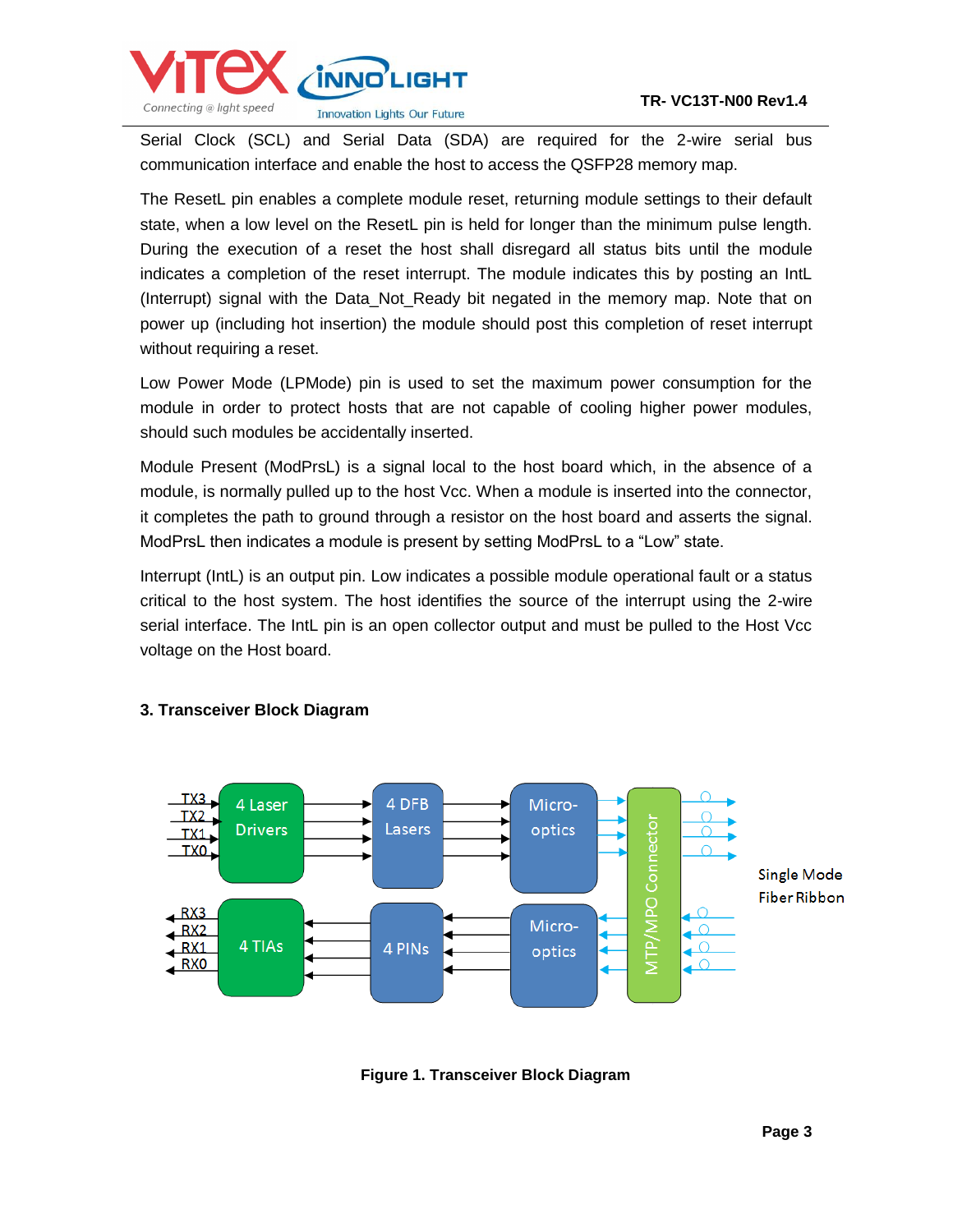

#### **4. Pin Assignment and Description**



Viewed from Top

Viewed from Bottom

| Figure 2. QSFP28 Transceiver Electrical Connector Layout |  |  |  |  |
|----------------------------------------------------------|--|--|--|--|
|----------------------------------------------------------|--|--|--|--|

|            | <b>Pin Definition</b> |                  |                                        |               |
|------------|-----------------------|------------------|----------------------------------------|---------------|
| <b>PIN</b> | Logic                 | <b>Symbol</b>    | <b>Name/Description</b>                | <b>Notes</b>  |
| 1          |                       | <b>GND</b>       | Ground                                 | 1             |
| 2          | CML-I                 | Tx2n             | <b>Transmitter Inverted Data Input</b> |               |
| 3          | CML-I                 | Tx <sub>2p</sub> | Transmitter Non-Inverted Data output   |               |
| 4          |                       | <b>GND</b>       | Ground                                 | 1             |
| 5          | CML-I                 | Tx4n             | <b>Transmitter Inverted Data Input</b> |               |
| 6          | CML-I                 | Tx4p             | Transmitter Non-Inverted Data output   |               |
| 7          |                       | <b>GND</b>       | Ground                                 | 1             |
| 8          | LVTLL-I               | ModSelL          | <b>Module Select</b>                   |               |
| 9          | LVTLL-I               | ResetL           | Module Reset                           |               |
| 10         |                       | VccRx            | +3.3V Power Supply Receiver            | $\mathcal{P}$ |
| 11         | LVCMOS-I/O            | <b>SCL</b>       | 2-Wire Serial Interface Clock          |               |
| 12         | LVCMOS-I/O            | <b>SDA</b>       | 2-Wire Serial Interface Data           |               |
| 13         |                       | <b>GND</b>       | Ground                                 |               |
| 14         | CML-O                 | Rx3p             | Receiver Non-Inverted Data Output      |               |
| 15         | CML-O                 | Rx3n             | <b>Receiver Inverted Data Output</b>   |               |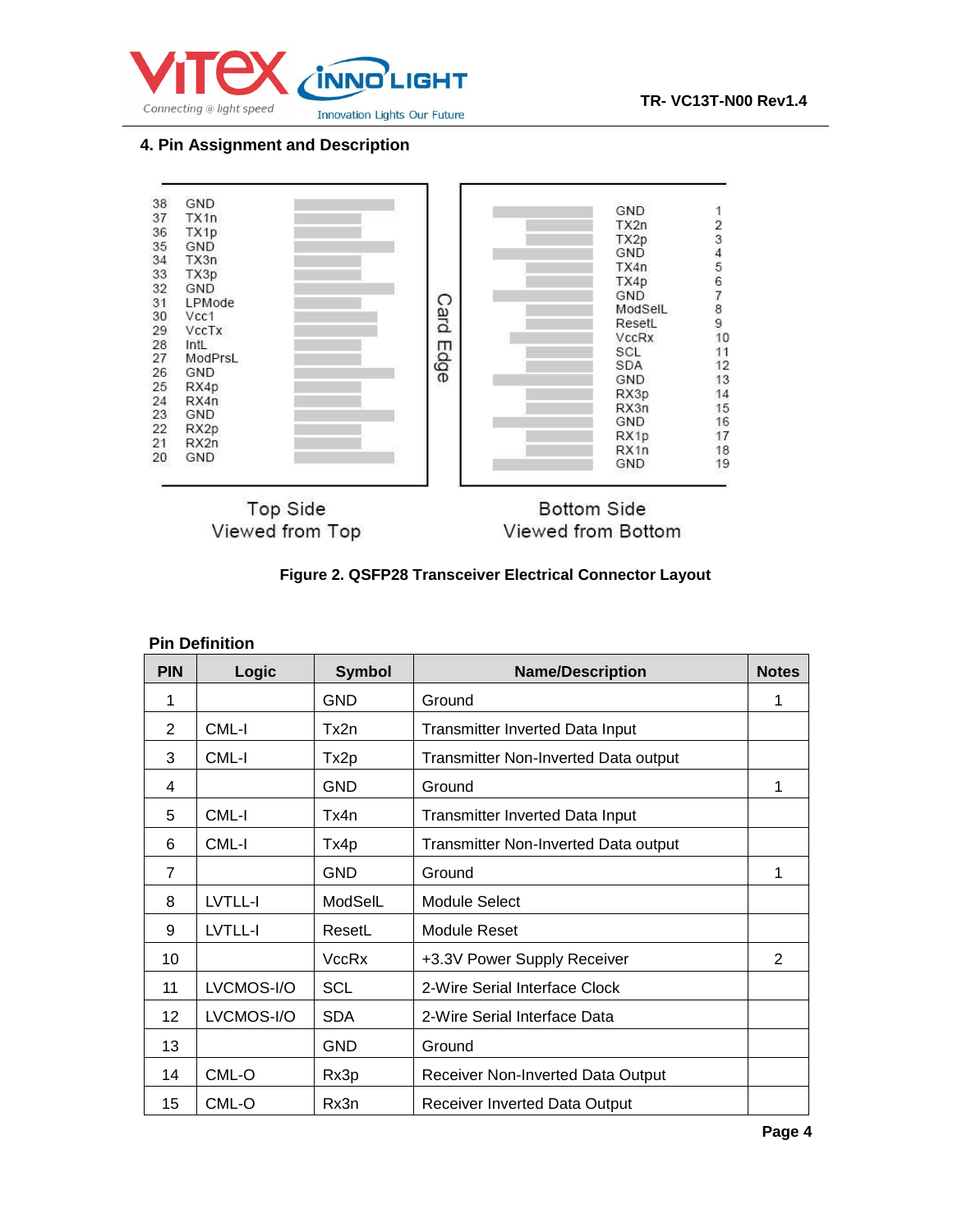

**Innovation Lights Our Future** 

| Ground<br>1<br>Receiver Non-Inverted Data Output |
|--------------------------------------------------|
|                                                  |
|                                                  |
| Receiver Inverted Data Output                    |
| 1<br>Ground                                      |
| Ground<br>1                                      |
| Receiver Inverted Data Output                    |
| Receiver Non-Inverted Data Output                |
| Ground<br>1                                      |
| Receiver Inverted Data Output<br>1               |
| Receiver Non-Inverted Data Output                |
| Ground<br>1                                      |
| <b>Module Present</b>                            |
| Interrupt                                        |
| +3.3 V Power Supply transmitter<br>2             |
| $\overline{2}$<br>+3.3 V Power Supply            |
| Low Power Mode                                   |
| $\mathbf{1}$<br>Ground                           |
| Transmitter Non-Inverted Data Input              |
| Transmitter Inverted Data Output                 |
| Ground<br>1                                      |
| Transmitter Non-Inverted Data Input              |
| <b>Transmitter Inverted Data Output</b>          |
| Ground<br>1                                      |
|                                                  |

Notes:

- 1. GND is the symbol for signal and supply (power) common for QSFP28 modules. All are common within the QSFP28 module and all module voltages are referenced to this potential unless otherwise noted. Connect these directly to the host board signal common ground plane.
- 2. VccRx, Vcc1 and VccTx are the receiver and transmitter power suppliers and shall be applied concurrently. Recommended host board power supply filtering is shown in Figure 3 below. Vcc Rx, Vcc1 and VccTx may be internally connected within the QSFP28 transceiver module in any combination. The connector pins are each rated for a maximum current of 1000mA.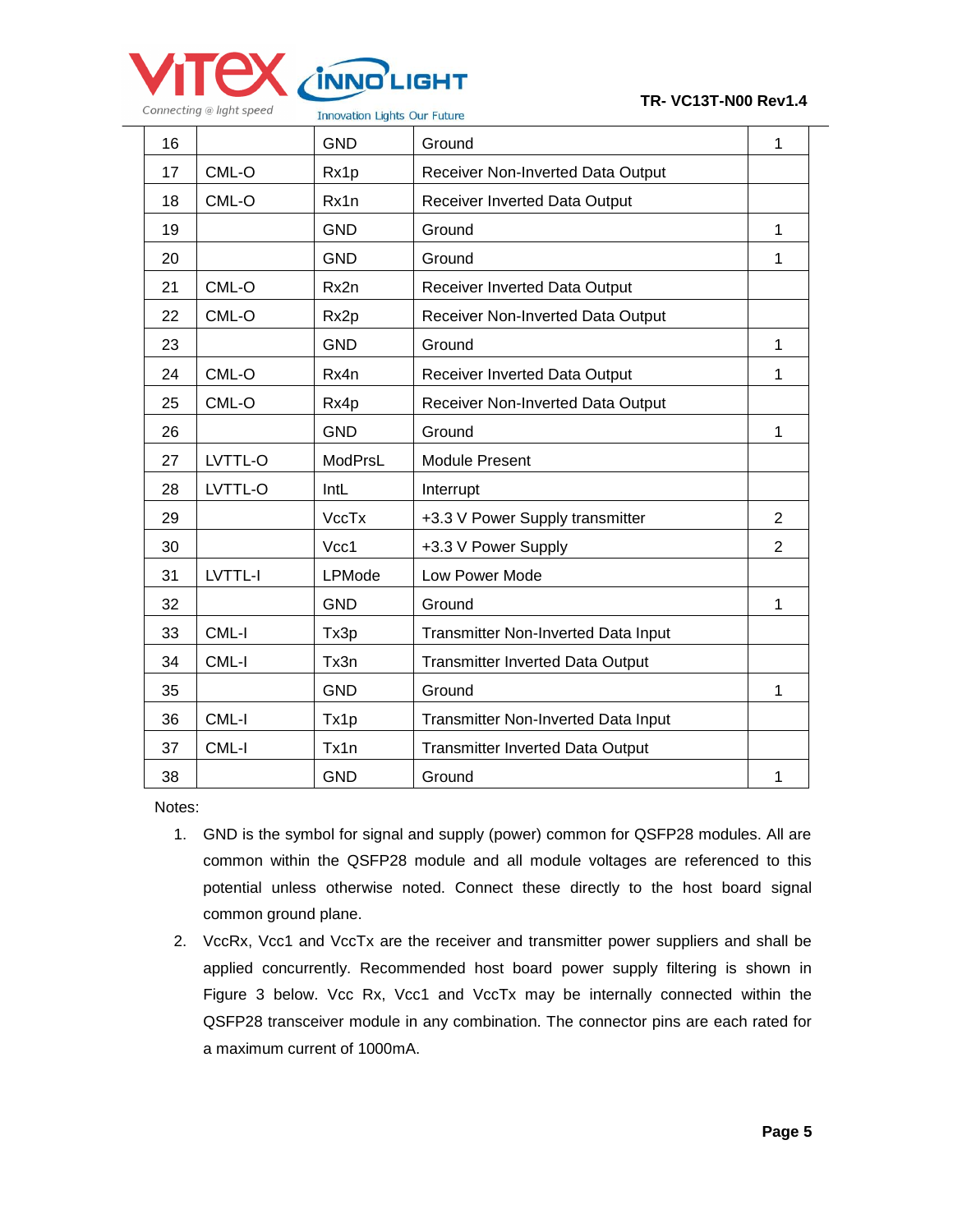

#### **5. Recommended Power Supply Filter**



#### **Figure 3. Recommended Power Supply Filter**

#### **6. Absolute Maximum Ratings**

It has to be noted that the operation in excess of any absolute maximum ratings might cause permanent damage to this module.

| <b>Parameter</b>                     | Symbol                     | <b>Min</b> | <b>Max</b> | <b>Units</b> | <b>Notes</b> |
|--------------------------------------|----------------------------|------------|------------|--------------|--------------|
| Storage Temperature                  | Ts                         | $-40$      | 85         | degC         |              |
| <b>Operating Case Temperature</b>    | $\mathsf{T}_{\mathsf{OP}}$ | 0          | 70         | degC         |              |
| <b>Power Supply Voltage</b>          | Vcc                        | $-0.5$     | 3.6        | V            |              |
| Relative Humidity (non-condensation) | <b>RH</b>                  | 0          | 85         | %            |              |
| Damage Threshold, each Lane          | TH,                        | 3.0        |            | dBm          |              |

#### **7. Recommended Operating Conditions and Power Supply Requirements**

| <b>Parameter</b>                  | <b>Symbol</b>              | <b>Min</b> | <b>Typical</b> | Max        | <b>Units</b> |
|-----------------------------------|----------------------------|------------|----------------|------------|--------------|
| <b>Operating Case Temperature</b> | $\mathsf{T}_{\mathsf{OP}}$ | 0          |                | 70         | degC         |
| <b>Power Supply Voltage</b>       | Vcc                        | 3.135      | 3.3            | 3.465      | V            |
| Data Rate, each Lane              |                            |            | 25.78125       |            | Gb/s         |
| Data Rate Accuracy                |                            | $-100$     |                | 100        | ppm          |
| Control Input Voltage High        |                            | 2          |                | <b>Vcc</b> | V            |
| Control Input Voltage Low         |                            | 0          |                | 0.8        | V            |
| Link Distance with G.652          | D                          | 0.002      |                | 2          | km           |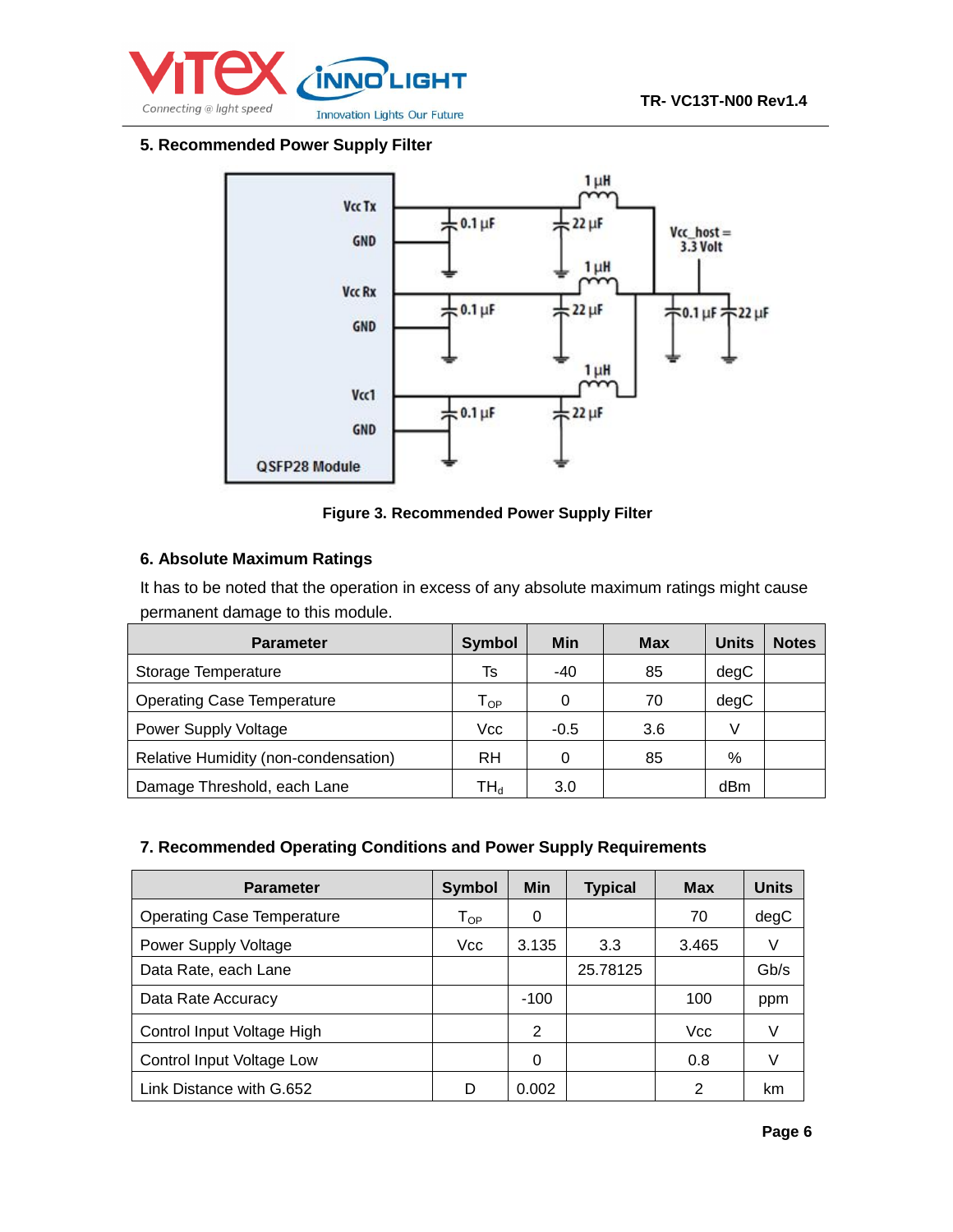

#### **8. Electrical Characteristics**

The following electrical characteristics are defined over the Recommended Operating Environment unless otherwise specified.

| <b>Parameter</b>                           | <b>Test</b><br><b>Point</b> | <b>Min</b>                     | <b>Typical</b> | <b>Max</b>          | <b>Units</b> | <b>Notes</b> |
|--------------------------------------------|-----------------------------|--------------------------------|----------------|---------------------|--------------|--------------|
| Power Consumption                          |                             |                                |                | 3.5                 | W            |              |
| <b>Supply Current</b>                      | Icc                         |                                |                | 1.06                | A            |              |
|                                            |                             | <b>Transmitter (each Lane)</b> |                |                     |              |              |
| Overload Differential Voltage              | TP <sub>1a</sub>            | 900                            |                |                     | mV           |              |
| pk-pk                                      |                             |                                |                |                     |              |              |
| Common Mode Voltage                        | TP <sub>1</sub>             | $-350$                         |                | 2850                | mV           | 1            |
| (Vcm)                                      |                             |                                |                |                     |              |              |
| <b>Differential Termination</b>            | TP <sub>1</sub>             |                                |                | 10                  | %            | At 1MHz      |
| Resistance Mismatch                        |                             |                                |                |                     |              |              |
|                                            |                             |                                |                | See CEI-            |              |              |
| <b>Differential Return Loss</b>            | TP <sub>1</sub>             |                                |                | 28G-VSR             | dB           |              |
| (SDD11)                                    |                             |                                |                | Equation            |              |              |
|                                            |                             |                                |                | $13 - 19$           |              |              |
| <b>Common Mode to Differential</b>         |                             |                                |                | See CEI-            |              |              |
| conversion and Differential to             | TP <sub>1</sub>             |                                |                | 28G-VSR             | dB           |              |
| Common Mode conversion                     |                             |                                |                | Equation            |              |              |
| (SDC11, SCD11)                             |                             |                                |                | 13-20               |              |              |
|                                            |                             | See CEI-                       |                |                     |              |              |
| <b>Stressed Input Test</b>                 | TP <sub>1a</sub>            | 28G-VSR                        |                |                     |              |              |
|                                            |                             | Section                        |                |                     |              |              |
|                                            |                             | 13.3.11.2.1                    |                |                     |              |              |
|                                            |                             | Receiver (each Lane)           |                |                     |              |              |
| Differential Voltage, pk-pk                | TP4                         |                                |                | 900                 | mV           |              |
| Common Mode Voltage                        | TP4                         | $-350$                         |                | 2850                | mV           | 1            |
| (Vcm)                                      |                             |                                |                |                     |              |              |
| Common Mode Noise, RMS                     | TP4                         |                                |                | 17.5                | mV           |              |
| <b>Differential Termination</b>            | TP4                         |                                |                |                     |              |              |
| Resistance Mismatch                        |                             |                                |                | 10                  | $\%$         | At 1MHz      |
| <b>Differential Return Loss</b><br>(SDD22) | TP4                         |                                |                | See CEI-<br>28G-VSR | dB           |              |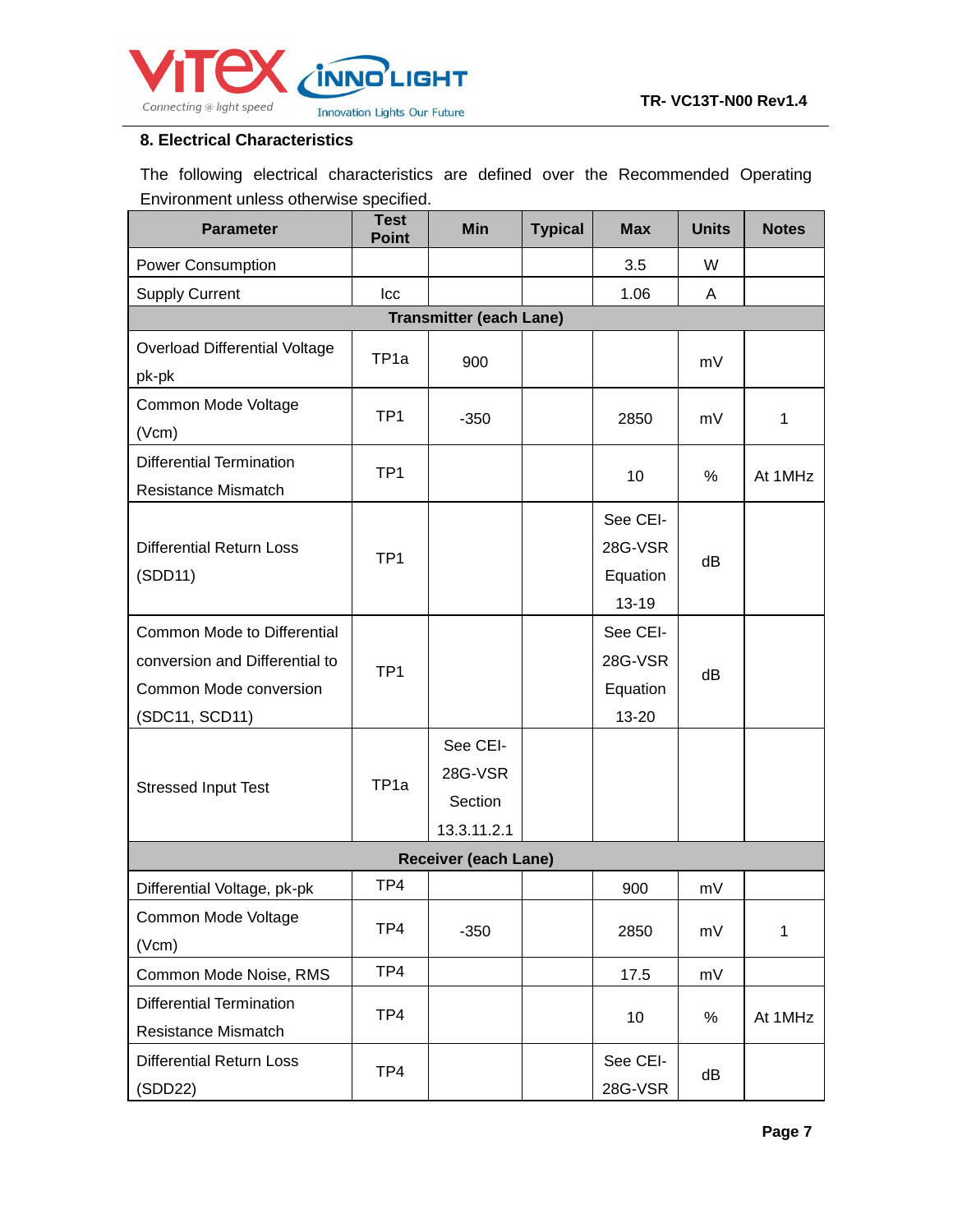

|                                                                                                           |     |      | Equation<br>$13 - 19$                    |    |                |
|-----------------------------------------------------------------------------------------------------------|-----|------|------------------------------------------|----|----------------|
| Common Mode to Differential<br>conversion and Differential to<br>Common Mode conversion<br>(SDC22, SCD22) | TP4 |      | See CEI-<br>28G-VSR<br>Equation<br>13-21 | dB |                |
| Common Mode Return Loss<br>(SCC22)                                                                        | TP4 |      | $-2$                                     | dB | $\overline{2}$ |
| Transition Time, 20 to 80%                                                                                | TP4 | 9.5  |                                          | ps |                |
| Vertical Eye Closure (VEC)                                                                                | TP4 |      | 5.5                                      | dВ |                |
| Eye Width at 10 <sup>-15</sup> probability<br>(EW15)                                                      | TP4 | 0.57 |                                          | UI |                |
| Eye Height at 10 <sup>-15</sup> probability<br>(EH15)                                                     | TP4 | 228  |                                          | mV |                |

Notes:

- 1. Vcm is generated by the host. Specification includes effects of ground offset voltage.
- 2. From 250MHz to 30GHz.

## **9. Optical Characteristics**

All parameters are specified under the recommended operating conditions with PRBS31 data pattern unless otherwise specified.

| <b>Parameter</b>                                                                    | <b>Symbol</b>      | <b>Min</b> | <b>Typical</b> | <b>Max</b> | <b>Units</b> | <b>Notes</b> |  |  |
|-------------------------------------------------------------------------------------|--------------------|------------|----------------|------------|--------------|--------------|--|--|
|                                                                                     | <b>Transmitter</b> |            |                |            |              |              |  |  |
| Center Wavelength                                                                   | $\lambda$ c        | 1295       | 1310           | 1325       | nm           |              |  |  |
| Side Mode Suppression Ratio                                                         | <b>SMSR</b>        | 30         |                |            | dB           |              |  |  |
| <b>Total Average Launch Power</b>                                                   | $P_T$              |            |                | 8.0        | dBm          |              |  |  |
| Average Launch Power, each<br>Lane                                                  | $P_{AVG}$          | $-5.5$     |                | 2.0        | dBm          |              |  |  |
| <b>Optical Modulation Amplitude</b><br>(OMA), each Lane                             | $P_{OMA}$          | $-3.5$     |                | 2.2        | dBm          | 1            |  |  |
| Launch Power in OMA minus<br>Transmitter and Dispersion<br>Penalty (TDP), each Lane |                    | $-4.3$     |                |            | dBm          |              |  |  |
| TDP, each Lane                                                                      | TDP                |            |                | 2.9        | dВ           |              |  |  |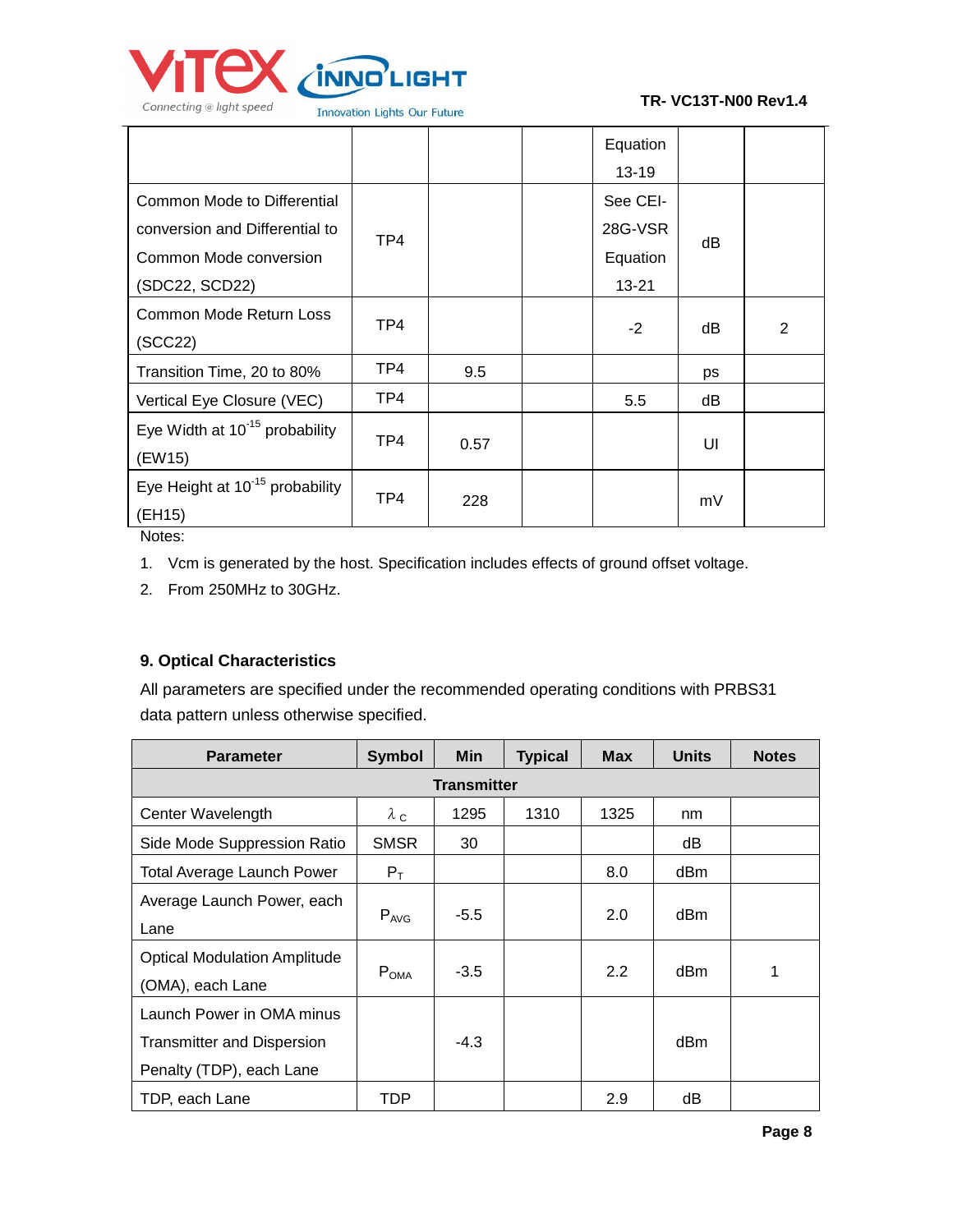

|                                                                      | <b>INDVALION LIGHTS OUN NUMBER</b> |                 |                                         |          |     |                           |
|----------------------------------------------------------------------|------------------------------------|-----------------|-----------------------------------------|----------|-----|---------------------------|
| <b>Extinction Ratio</b>                                              | ER                                 | 3.5             |                                         |          | dB  |                           |
| <b>Optical Return Loss Tolerance</b>                                 | <b>TOL</b>                         |                 |                                         | 20       | dB  |                           |
| <b>Transmitter Reflectance</b>                                       | $R_T$                              |                 |                                         | $-12$    | dB  |                           |
| Average Launch Power OFF<br>Transmitter, each Lane                   | Poff                               |                 |                                         | $-30$    | dBm |                           |
| <b>Transmitter Eye Mask</b><br>Definition {X1, X2, X3, Y1, Y2,<br>Y3 |                                    |                 | $\{0.31, 0.4, 0.45, 0.34, 0.38,$<br>0.4 |          |     |                           |
|                                                                      |                                    | <b>Receiver</b> |                                         |          |     |                           |
| Center Wavelength                                                    | $\lambda_c$                        | 1295            | 1310                                    | 1325     | nm  |                           |
| Damage Threshold, each<br>Lane                                       | $TH_d$                             | 3.0             |                                         |          | dBm | $\overline{2}$            |
| Average Receive Power, each<br>Lane                                  |                                    | $-10.2$         |                                         | 2.0      | dBm |                           |
| Receive Power (OMA), each<br>Lane                                    |                                    |                 |                                         | 2.2      | dBm |                           |
| Receiver Sensitivity (OMA),<br>each Lane                             | SEN <sub>1</sub>                   |                 |                                         | $-9.0$   | dBm | for BER<br>$= 1x10^{-12}$ |
| <b>Stressed Receiver Sensitivity</b><br>(OMA), each Lane             |                                    |                 |                                         | $-6.44$  | dBm | for BER<br>$= 1x10^{-12}$ |
| Receiver Sensitivity (OMA),<br>each Lane                             | SEN <sub>2</sub>                   |                 |                                         | $-11.35$ | dBm | for BER<br>$= 5x10^{-5}$  |
| <b>Stressed Receiver Sensitivity</b><br>(OMA), each Lane             |                                    |                 |                                         | $-8.79$  | dBm | for BER<br>$= 5x10^{-5}$  |
| Receiver Reflectance                                                 | $R_R$                              |                 |                                         | $-26$    | dB  |                           |
| <b>LOS Assert</b>                                                    | <b>LOSA</b>                        | $-30$           |                                         |          | dBm |                           |
| <b>LOS Deassert</b>                                                  | <b>LOSD</b>                        |                 |                                         | $-15$    | dBm |                           |
| <b>LOS Hysteresis</b>                                                | <b>LOSH</b>                        | 0.5             |                                         |          | dB  |                           |
| Receiver Electrical 3 dB<br>upper Cutoff Frequency, each<br>Lane     | Fc                                 |                 |                                         | 31       | GHz |                           |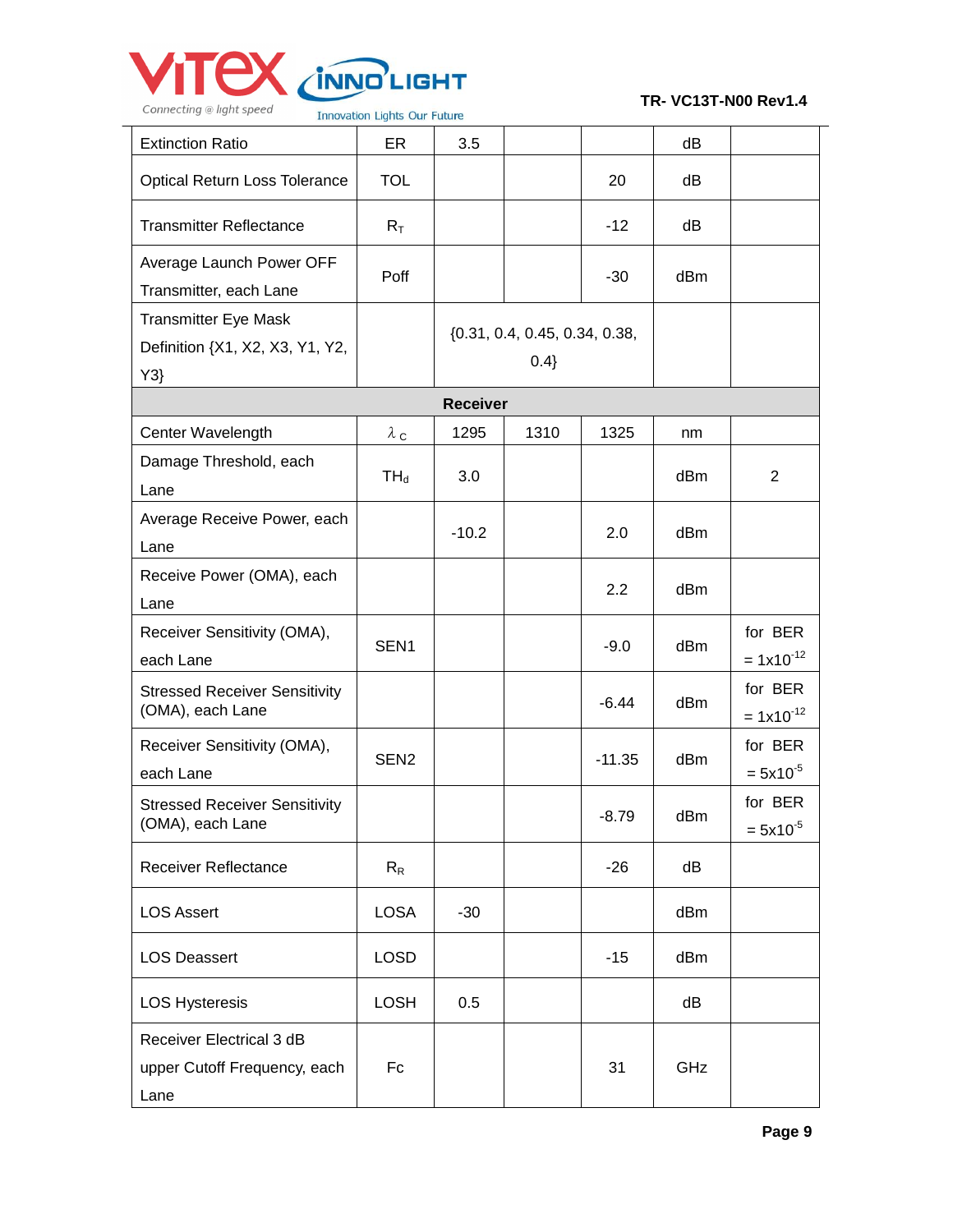

| <b>Conditions of Stress Receiver Sensitivity Test (Note 3)</b>  |                                           |    |  |  |  |
|-----------------------------------------------------------------|-------------------------------------------|----|--|--|--|
| Vertical Eye Closure Penalty,<br>each Lane                      | 1.9                                       | dΒ |  |  |  |
| Stressed Eye J2 Jitter, each<br>Lane                            | 0.27                                      | UI |  |  |  |
| Stressed Eye J4 Jitter, each<br>Lane                            | 0.39                                      | UI |  |  |  |
| <b>Stressed Eye Mask Definition</b><br>{X1, X2, X3, Y1, Y2, Y3} | $\{0.24, 0.5, 0.5, 0.24, 0.24, \}$<br>0.4 |    |  |  |  |

Notes:

- 1. Even if the TDP < 0.8 dB, the OMA min must exceed the minimum value specified here.
- 2. The receiver shall be able to tolerate, without damage, continuous exposure to a modulated optical input signal having this power level on one lane. The receiver does not have to operate correctly at this input power.
- 3. Vertical eye closure penalty, stressed eye J2 jitter, stressed eye J4 jitter, and stressed receiver eye mask definition are test conditions for measuring stressed receiver sensitivity. They are not characteristics of the receiver.

#### **10. Digital Diagnostic Functions**

The following digital diagnostic characteristics are defined over the normal operating conditions unless otherwise specified.

| <b>Parameter</b>                           | <b>Symbol</b> | <b>Min</b> | <b>Max</b> | <b>Units</b> | <b>Notes</b>                        |
|--------------------------------------------|---------------|------------|------------|--------------|-------------------------------------|
| Temperature monitor<br>absolute error      | DMI_Temp      | -3         | 3          | degC         | Over operating<br>temperature range |
| Supply voltage monitor<br>absolute error   | DMI VCC       | $-0.1$     | 0.1        | ٧            | Over full operating<br>range        |
| Channel RX power<br>monitor absolute error | DMI RX Ch     | $-2$       | 2          | dB           |                                     |
| <b>Channel Bias current</b><br>monitor     | DMI Ibias Ch  | $-10%$     | 10%        | mA           |                                     |
| Channel TX power<br>monitor absolute error | DMI TX Ch     | $-2$       | 2          | dB           |                                     |

Notes:

- 1. Due to measurement accuracy of different single mode fibers, there could be an additional +/-1 dB fluctuation, or a +/- 3 dB total accuracy.
- **11. Mechanical Dimensions**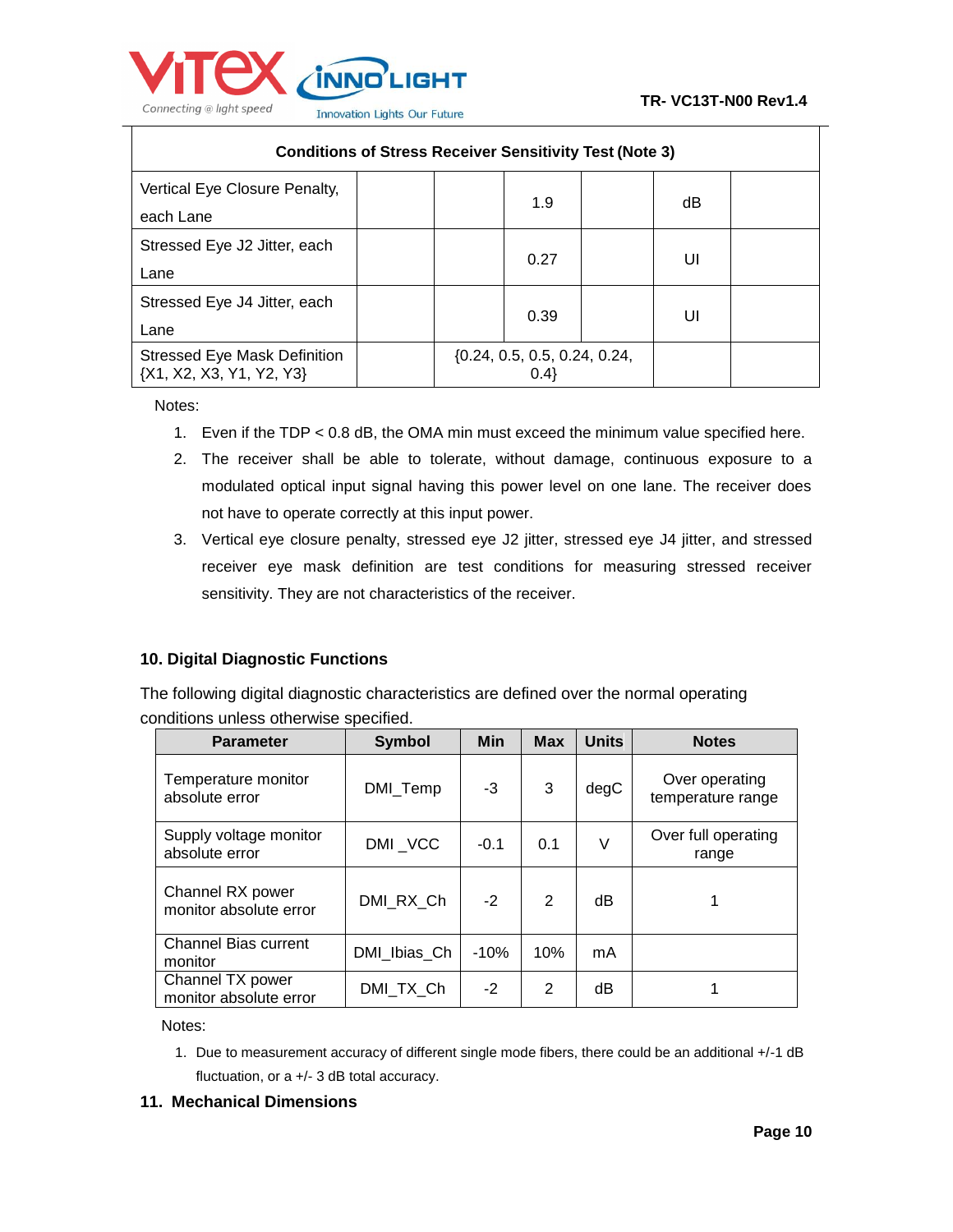



**Figure 4. Mechanical Outline** 

Attention: To minimize MPO connection induced reflections, an MPO receptacle with 8 degree angled end-face is utilized for this product. A female MPO connector with 8-degree end-face should be used with this product as illustrated in Figure 6.



**Figure 5. Female MPO Connector with 8-degree End-face**